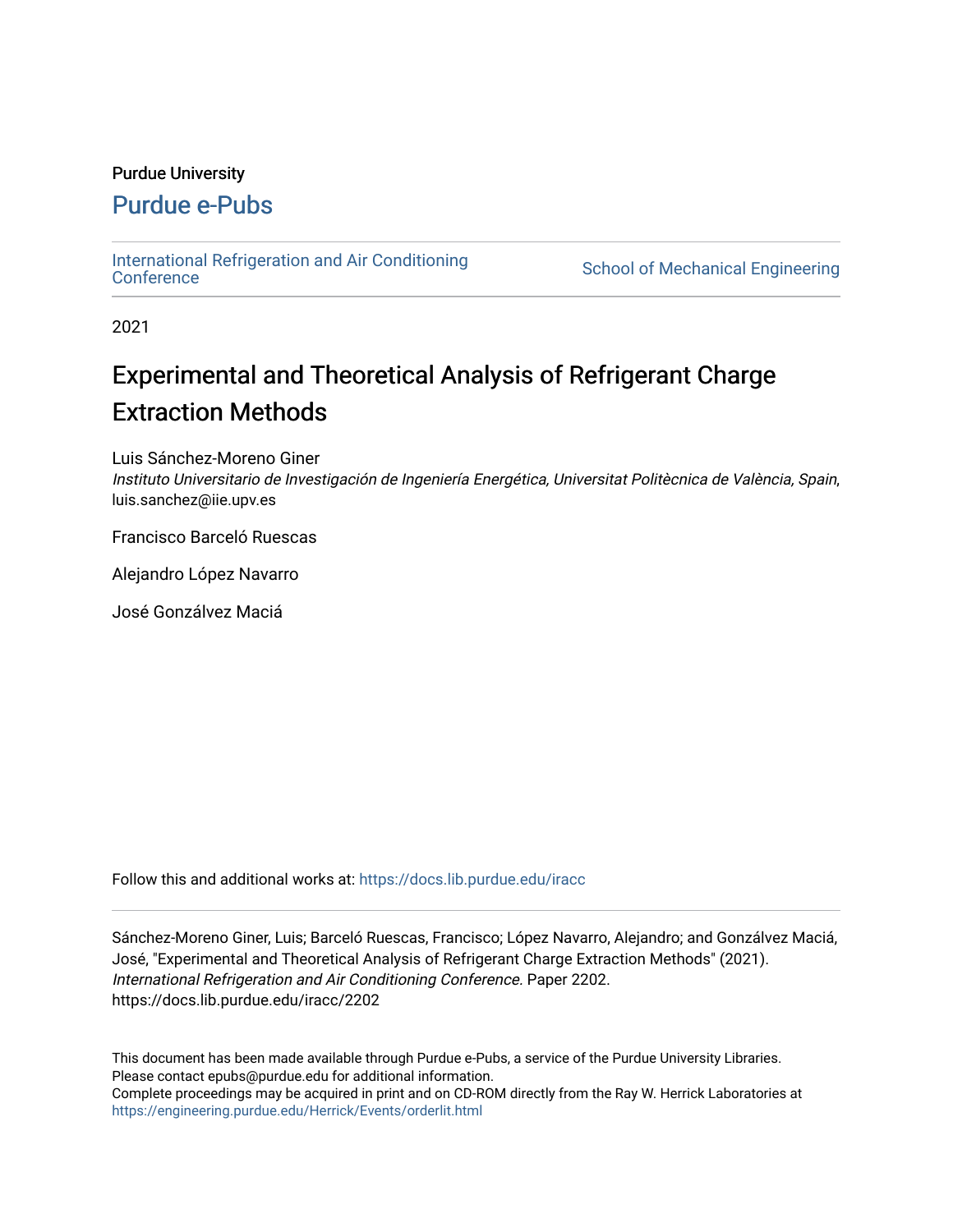# **Experimental and Theoretical Analysis of Refrigerant Charge Extraction Methods**

Luis SÁNCHEZ-MORENO-GINER<sup>1</sup>\*, Francisco BARCELÓ-RUESCAS<sup>1</sup>, Alejandro LÓPEZ-NAVARRO<sup>1</sup>, José GONZÁLVEZ-MACIÁ<sup>1</sup>

<sup>1</sup>Universitat Politècnica de València, Institut Universitari d'Investigació d'Enginyeria Energètica, Valencia, 46022, Spain

> [luis.sanchez@iie.upv.es](mailto:luis.sanchez@iie.upv.es) [fbarcelo@iie.upv.es](mailto:fbarcelo@iie.upv.es) [alejandro.lopez@iie.upv.es](mailto:alejandro.lopez@iie.upv.es) [jgonzalv@ter.upv.es](mailto:jgonzalv@ter.upv.es)

\* Corresponding Author

## **ABSTRACT**

According to the European Commission, heating, cooling and domestic hot water (DHW) production implies 79% of the total energy consumed in households. Moreover, as 84% of this energy is still generated from fossil fuels, it is required taking measures in order to improve the current situation. One way to increase the decarbonization in households is the use of heat pumps powered by renewable energy sources. Additionally, the energy captured by heat pumps is considered renewable when a certain efficiency value is achieved (2009/28/CE directive).

Nowadays, refrigerants used by heat pumps are mainly hydrofluorocarbons (HFCs) which have a high global warming potential (GWP) and have a clear deadline defined at F-Gas EU Regulation 517/2014. For this reason, natural refrigerants will play an important role within heating, cooling and DHW production at the household sector. However, most of the natural refrigerants with acceptable thermodynamic properties are at least slightly flammable or toxic, and its use has an associated risk due to this condition. That is the cause that the amount of refrigerant charge must comply with the maximum refrigerant charge limited by regulations, and the prediction of the nominal refrigerant charge amount inside a heat pump has become an important matter within the design process of a heat pump.

There already exist prediction models of refrigerant charge but, under certain conditions, they do not fit the reality. The current prediction methods which use simulation models may be improved by knowing the actual distribution of the refrigerant inside the different components of a real heat pump.

In order to empirically determine the refrigerant charge amount inside each part of the heat pump, several methods can be used, but the most employed one is the "remove and weight" technique. This technique consists in extracting the refrigerant charge of each element of the heat pump in a sample cylinder in order to weight it, after isolating each component from another. A similar but less precise approach of this method is employed when recovering refrigerant in maintenance or decommissioning tasks.

In this contribution, a theoretical and experimental study of different charge extraction methods is presented. In the study, every method has been analyzed according to different factors: percentage of refrigerant extracted, security measures employed, the time needed until stability is reached and cost of the technique.

The results of this study will help in the selection of best extraction method according to the precision of the results needed, the available resources and the training of the staff which in the end will be performing the experiments.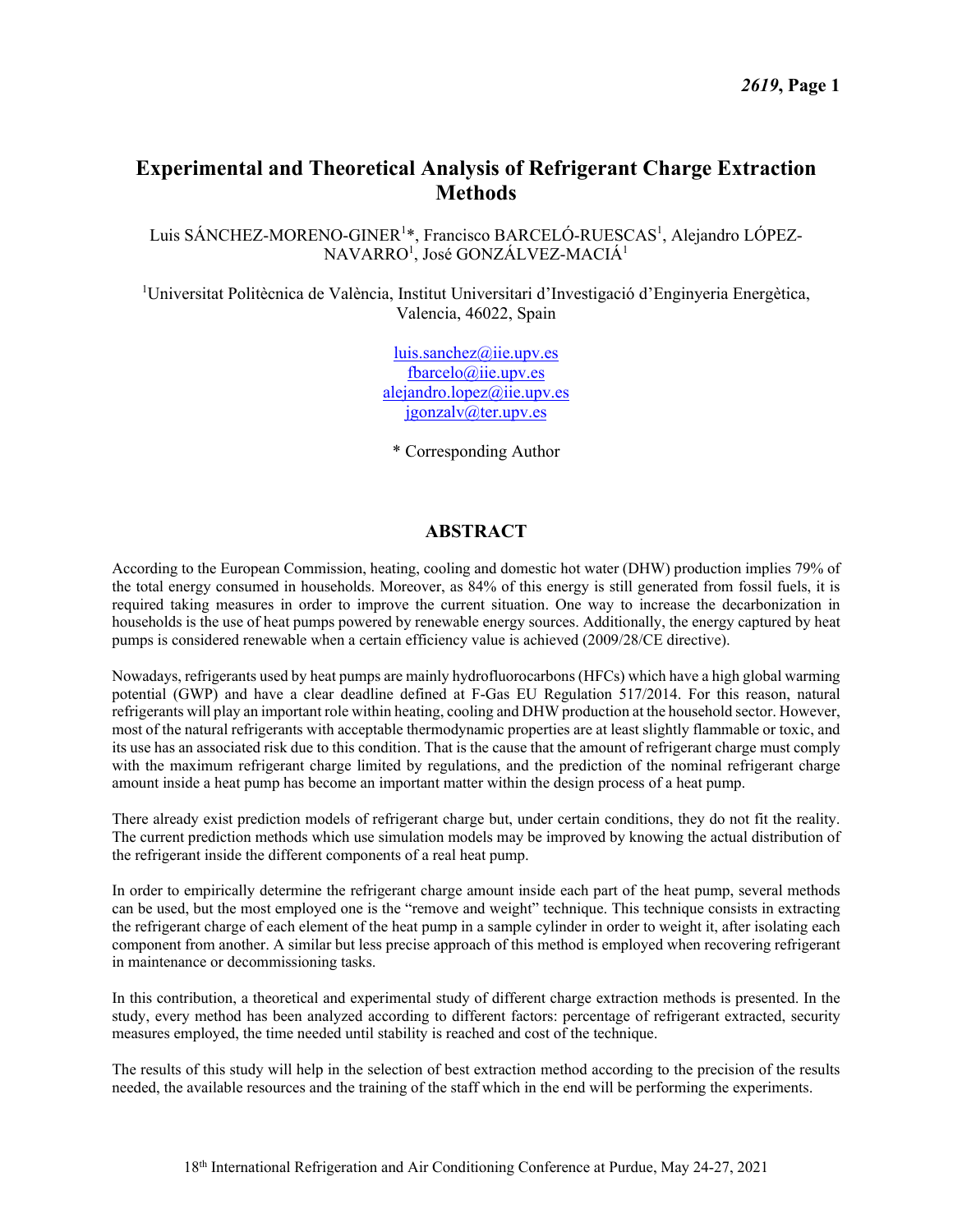# **1. INTRODUCTION**

Within the lifetime of a heat pump or a laboratory prototype which uses refrigerant as fluid, there can be several times when it is needed to extract the refrigerant located inside. One of the possible reasons is to avoid venting the refrigerant to the atmosphere after its use, due to the environmental impact of this action; and there is also a common use of the extraction, which is to know the charge distribution in the components of a heat pump.

Several studies have been done in order to know the refrigerant distribution of the heat pump, as mentioned in the works of Corberán *et al*.(2008), Cremaschi (2004), Li *et al.*(2015) and Peuker, (2016). In this matter, the different techniques used can be divided into two big groups, On-Line measurement Method (OLM) or Quick Closing Valves Method (QCVM), both mentioned in the work of Peuker (2016). The first group, OLM, consist in measuring the refrigerant inside each component while the system is working, i.e., without stopping the heat pump. Contrarily, the QCVM consist in closing suddenly valves placed in the refrigerant circuit to isolate each part from each other when the desired steady conditions are reached. There also exists a hybrid method between the OLM and the QCVM, which is the Quasi On-Line measurement Method (QOLM) developed by Ding *et al.* (2009).

If QCVM is used, after the isolation of each component, the amount of refrigerant inside them must be measured. There are mainly two ways refrigerant measurement inside a part of the refrigerant circuit, using an expansion tank, and the called Remove and Weight Technique (RWT). The expansion tank technique is widely explained in the work of Björk (2005). Besides, the RWT consist in connecting a sample cylinder to each part where the refrigerant is trapped and induce a pressure difference between both parts, making the refrigerant flow to the sample cylinder. The common way to induce this pressure difference is either by a temperature difference or mechanically. However, in the mechanic extraction there is always a remanent refrigerant which cannot be extracted and remains trapped inside the refrigerant recovery machine. In order to stablish the temperature difference, a sample cylinder is usually chilled by being immersed in a liquid nitrogen or ice bath, but the choice of this chilling method used is not normally done after having studied which is the best chilling medium for the final application. There is also other method mentioned in the work of Lee *et al.*(2020) which is part of the work of the project ASHRAE RP-1785 where the whole components are separated physically and weighted with the refrigerant and lubricant still inside.

In this contribution, an experimental and theoretical analysis is done in order to know the actual precision of each chilling method to help the selection for each application.

# **2. METHODOLOGY**

The purpose of this work is to empirically determine the precision of each method of refrigerant extraction, in order to have enough information when it is needy to select one method to be used. The study has several parts.

#### **2.1 Extraction process and tests performed**

For the extraction process it has been used a Brazed-Plates Heat Exchanger (BPHE) as a representative part of an actual heat pump where the QCVM has been employed. This experimental setup can be seen in [Figure 1a](#page-3-0). This BPHE is connected to a refrigerant container in order to be filled with a controlled amount of refrigerant and it is also connected to a sample cylinder in order to extract the refrigerant [\(Figure 1b](#page-3-0) and c).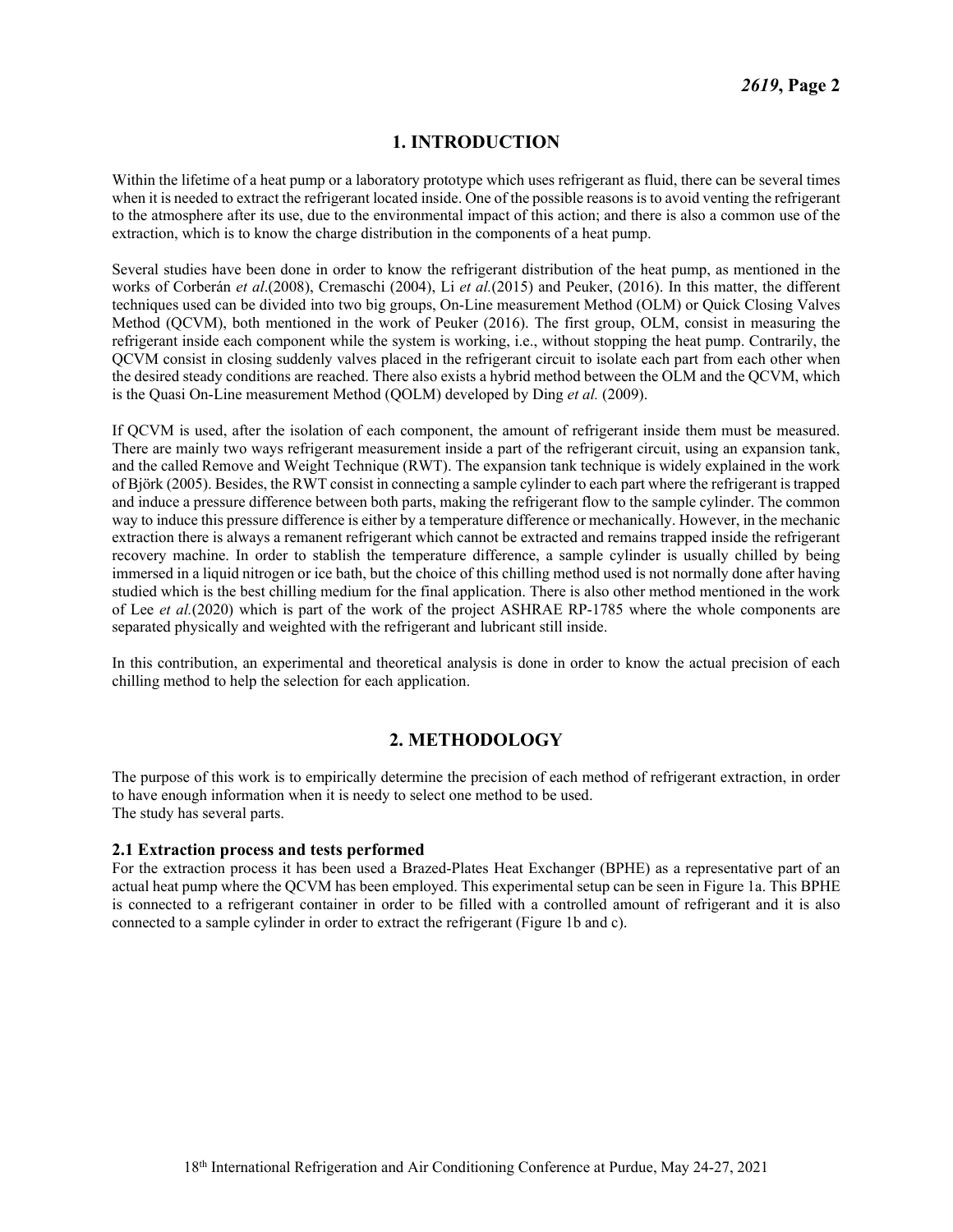a)









<span id="page-3-0"></span>**Figure 1**: Experimental setup. a) BPHE, b) Sample cylinder, c) sample cylinder connected, d) cooling reservoir.

b)

The process of each test has been as follows:

- 1. Make mechanical vacuum in the sample cylinder and BPHE.
- 2. Tare weight of refrigerant bottle  $(m_1)$  and sample cylinder  $(m_2)$ .
- 3. Add refrigerant charge to the system. It has been approximately 300g of R134a.
- 4. Weight the refrigerant bottle again  $(m_3)$ .
- 5. Wait until thermal equilibrium is reached.
- 6. Start cooling the sample cylinder with the valves closed. [\(Figure 1d](#page-3-0))
- 7. Open the valves to make the refrigerant flow from the BPHE to the sample cylinder.
- 8. Close the valves once the pressure of the system gets stable.
- 9. Warm and dry the sample cylinder.
- 10. Weight the sample cylinder (m4).

The results recorded are the time spent, final pressure in the system, temperatures of the secondary fluid and the BPHE, and the weight at the beginning and end of the sample cylinder and refrigerant tank.

The cooling media used to create a pressure difference between the sample cylinder and the BPHE are listed in the [Table 1.](#page-4-0)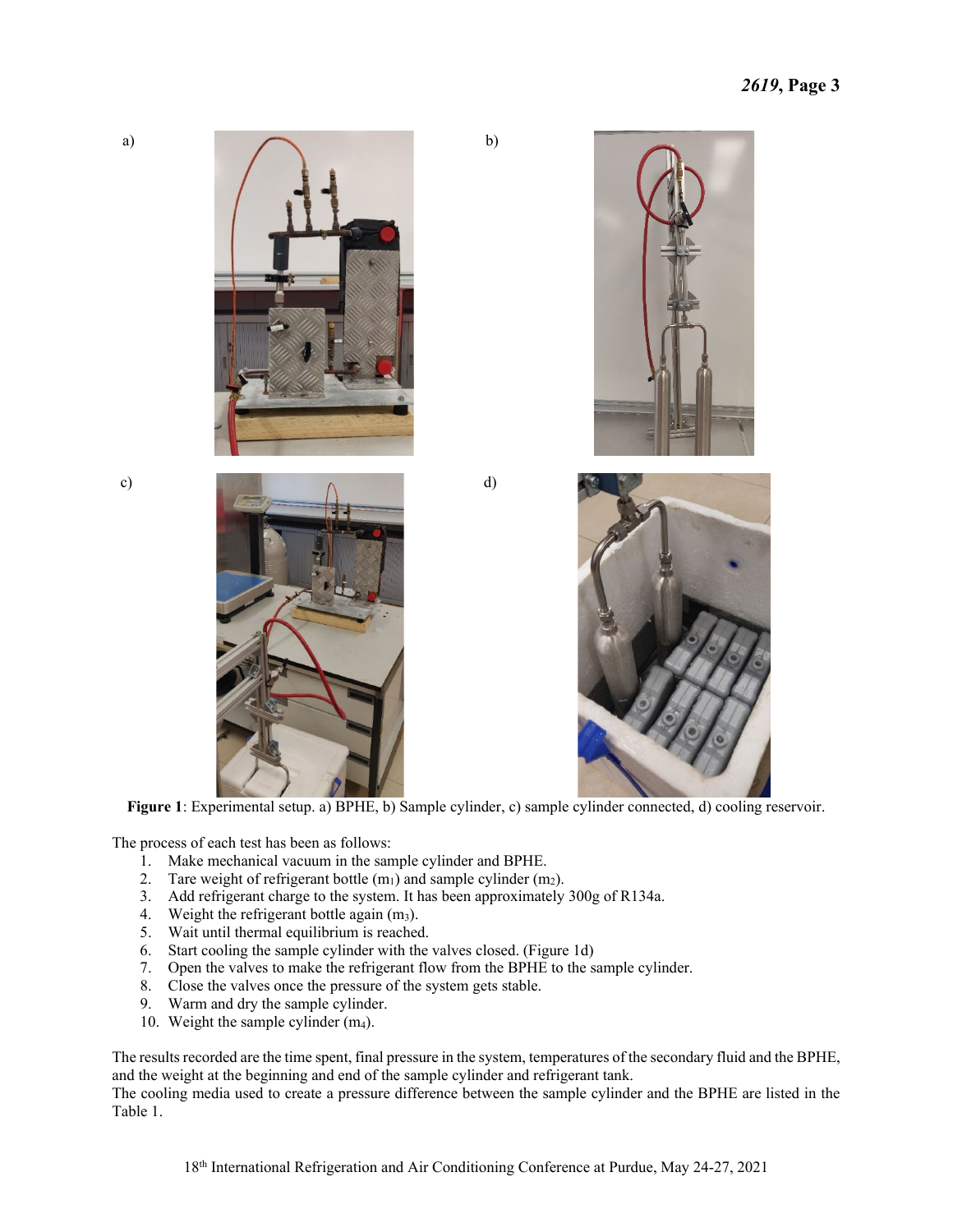<span id="page-4-0"></span>

| <b>Cooling medium</b>                                             | Reference temperature | Reference pressure<br>(R134a) | Density of R134a<br>$@25^{\circ}C$ |
|-------------------------------------------------------------------|-----------------------|-------------------------------|------------------------------------|
| Liquid nitrogen (LN2)                                             | $-196$ °C             | $< 0.0001$ bar                | $\sim 0 \text{ kg/m}^3$            |
| Phase change materials<br>$(-18^{\circ}C)$ and glycol<br>(PCM-18) | $-18 °C$              | 1.44 bar                      | 6.13 kg/m <sup>3</sup>             |
| Ice bath (Ice)                                                    | 0°C                   | 2.92 <sub>bar</sub>           | 12.84 kg/m <sup>3</sup>            |

#### **Table 1**: Cooling media employed in the tests

For each cooling medium employed, different tests have been performed. There are two main variances between the tests, which are the place of extraction and the final temperature of the BPHE. Regarding the place of extraction, the refrigerant has been extracted from the top of the heat exchanger (vapor extraction) or from the bottom part (liquid extraction); on the other hand, regarding the temperature of the heat exchanger, it has been studied at room temperature or heated by an electric resistance. All the tests performed, and the main variations of each test are listed in the [Table](#page-4-1)  [2.](#page-4-1)

|  |  | Table 2: List of tests performed. |
|--|--|-----------------------------------|
|--|--|-----------------------------------|

<span id="page-4-1"></span>

| <b>Cooling medium</b> | <b>Repetitions</b> | <b>Type of extraction</b> | <b>Resistance connected or</b> |
|-----------------------|--------------------|---------------------------|--------------------------------|
|                       |                    |                           | not                            |
| Liquid nitrogen (LN2) |                    | Liquid extraction         | No                             |
| Liquid nitrogen (LN2) |                    | Liquid extraction         | Yes                            |
| Liquid nitrogen (LN2) |                    | Vapor extraction          | No                             |
| $PCM(-18)$            |                    | Liquid extraction         | No                             |
| $PCM(-18)$            |                    | Liquid extraction         | Yes                            |
| $PCM(-18)$            |                    | Vapor extraction          | No                             |
| lce.                  |                    | Liquid extraction         | No                             |

#### **2.2 Analysis of the process**

In order to know the precision of each test, the initial refrigerant mass inserted in the system must be compared to the extracted mass plus the theoretical remaining refrigerant charge in the BPHE. To know the remaining refrigerant charge inside the BPHE it is compulsory to know the inner volume of the components. This has been calculated using the isothermal gas method which is mentioned in the work of Jin & Hrnjak (2016).

Once the volume is known, the theoretical remaining refrigerant mass  $(m_t)$  can be calculated by simply multiplying the density, known at the final conditions of pressure and temperature, as shown in equation (1). The density in equation (2) is calculated using the software REFPROP developed by Lemmon *et al* (2013).

$$
m_t = \rho \cdot \dot{V} \tag{1}
$$

$$
\rho = f(P, T) \tag{2}
$$

Besides, the refrigerant extracted  $(m_6)$  is equal to the difference between the weight of sample cylinder at the beginning and the end of the test (3).

$$
m_6 = m_4 - m_2 \tag{3}
$$

The refrigerant inside the system is equal to the difference between the weight of refrigerant tank before and after adding the refrigerant in the system (4).

$$
m_5 = m_1 - m_3 \tag{4}
$$

And finally, the refrigerant not extracted  $(m<sub>7</sub>)$  is calculated as the difference between the refrigerant inserted in the system and the refrigerant extracted (5)

$$
m_7 = m_5 - m_6 \tag{5}
$$

So, the error in the refrigerant mass determination committed in each test( $\varepsilon$ ) is the difference between the refrigerant calculated knowing the finale volume, pressure, and temperature( $m_t$ ) and the refrigerant not extracted ( $m_7$ ), i.e., the refrigerant amount that theoretically should remain in the system at the end of the test minus the refrigerant amount that remains in the system (6):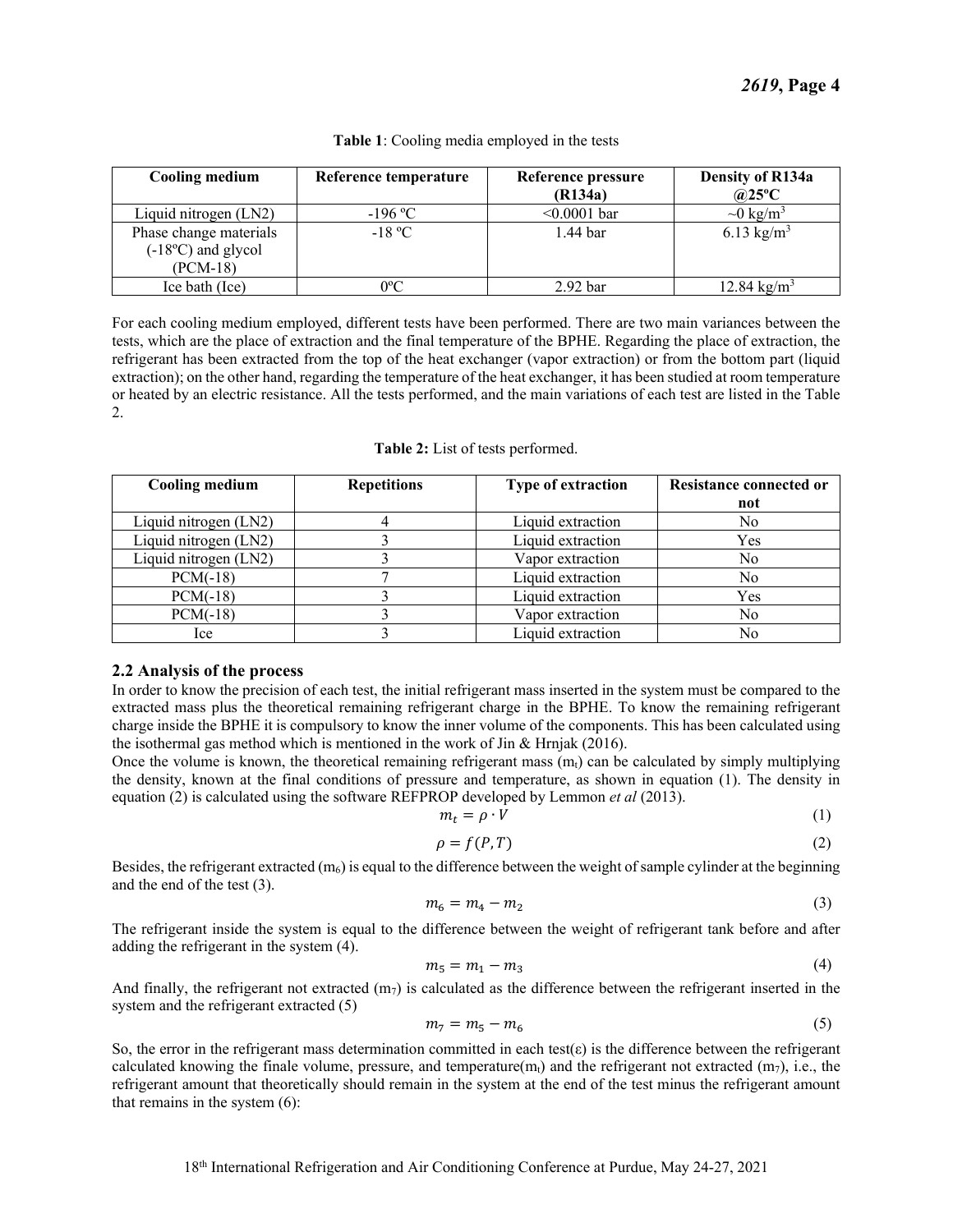$$
\varepsilon = m_t - m_7 \tag{6}
$$

#### **2.3 Uncertainty of the measurements**

<span id="page-5-0"></span>In the tests, the sensors used, and its uncertainty are listed in th[e Table 3.](#page-5-0)

#### **Table 3**: Sensors employed

| Measurement variable | Sensor                      | Uncertainty $2\sigma$ |
|----------------------|-----------------------------|-----------------------|
| Temperature          | Type T ThermoCouple class 2 | $\pm 2^{\circ}C$      |
| Mass                 | Scale Kern                  | $\pm 0.5g$            |
| Pressure             | Yokogawa EJA510E            | 0.008bar              |

#### **3. RESULTS AND DISCUSSION**

#### **3.1 Extraction methods results**

In the [Table 4](#page-5-1) are shown the results of the test campaign mentioned. In this table, can be seen that the refrigerant amount of each test has been approximately 300g of R134a. As well, the most important data are the two last columns and more precisely, the difference of both columns. The lower this difference, the more precise is the method employed.

<span id="page-5-1"></span>

| <b>Test</b>       | <b>Initial ref</b><br>charge, $m_5$<br>(g) | Time (h) | <b>Final T</b><br>secondary<br>(C) | Final<br>pressure<br>(bar) | <b>Theoretical</b><br>pressure<br>(bar) | Amount<br>remaining,<br>$m_7$ (g) | <b>Theoretical</b><br>amount,<br>$m_t(g)$ |
|-------------------|--------------------------------------------|----------|------------------------------------|----------------------------|-----------------------------------------|-----------------------------------|-------------------------------------------|
| LN21              | 305                                        | 0:30     | $-196$                             | 0.006                      | $\sim 0$                                | 0.6                               | $\sim 0$                                  |
| LN22              | 280                                        | 0:30     | $-196$                             | 0.004                      | $\sim 0$                                | 0.18                              | $\sim 0$                                  |
| LN <sub>2</sub> 3 | 296.9                                      | 0:30     | $-196$                             | 0.003                      | $\sim 0$                                | $-0.4$                            | $\sim 0$                                  |
| LN <sub>2</sub> 4 | 306.1                                      | 0:30     | $-196$                             | 0.002                      | $\sim 0$                                | $-0.8$                            | $\sim 0$                                  |
| LN2 <sub>5</sub>  | 296.6                                      | 0:30     | $-196$                             | 0.003                      | $\sim 0$                                | 0.16                              | $\sim 0$                                  |
| LN <sub>2</sub> 6 | 290                                        | 0:30     | $-196$                             | 0.002                      | $\sim 0$                                | 1.04                              | $\sim 0$                                  |
| LN27              | 288                                        | 0:30     | $-196$                             | 0.002                      | $\sim 0$                                | 0.6                               | $\sim 0$                                  |
| LN <sub>2</sub> 8 | 306.2                                      | 0:30     | $-196$                             | 0.003                      | $\sim 0$                                | 1.7                               | $\sim 0$                                  |
| LN <sub>2</sub> 9 | 299.4                                      | 0:35     | $-196$                             | 0.002                      | $\sim 0$                                | 0.62                              | $\sim 0$                                  |
| LN2 10            | 285                                        | 0:35     | $-196$                             | 0.002                      | $\sim 0$                                | $-0.2$                            | $\sim 0$                                  |
| $PCM(-18)1$       | 291.4                                      | 5:00     | $-17$                              | 1.5                        | 1.51                                    | 3.4                               | 4.38                                      |
| $PCM(-18)$ 2      | 299.7                                      | 1:00     | $-17.8$                            | 1.55                       | 1.46                                    | 5                                 | 4.43                                      |
| $PCM(-18)$ 3      | 292.2                                      | 1:00     | $-17.24$                           | 1.486                      | 1.49                                    | 3.8                               | 4.32                                      |
| $PCM(-18)$ 4      | 303.4                                      | 1:00     | $-16.74$                           | 1.566                      | 1.53                                    | $\overline{3.2}$                  | 4.33                                      |
| $PCM(-18) 5$      | 300.5                                      | 1:00     | $-16.85$                           | 1.495                      | 1.52                                    | 4.1                               | 4.34                                      |
| $PCM(-18)$ 6      | 292.2                                      | 1:00     | $-18.4$                            | 1.426                      | 1.42                                    | 3.1                               | 4.07                                      |
| $PCM(-18)$ 7      | 292.6                                      | 1:00     | $-16$                              | 1.63                       | 1.57                                    | 7.3                               | 4.82                                      |
| $PCM(-18)$ 8      | 302.8                                      | 1:00     | $-16.8$                            | 1.56                       | 1.52                                    | 5.6                               | 4.55                                      |
| $PCM(-18)9$       | 301.6                                      | 1:00     | $-15.2$                            | 1.68                       | 1.63                                    | 3.8                               | 4.37                                      |
| $PCM(-18)10$      | 308.9                                      | 1:00     | $-16.2$                            | 1.57                       | 1.55                                    | 5                                 | 4.49                                      |
| $PCM(-18)11$      | 302.6                                      | 1:00     | $-14.5$                            | 1.69                       | 1.68                                    | 4.7                               | 4.5                                       |
| $PCM(-18)$ 12     | 301.5                                      | 0:20     | $-20.26$                           | 1.343                      | 1.31                                    | 2.6                               | 3.76                                      |
| $PCM(-18)$ 13     | 304.2                                      | 1:00     | $-16.5$                            | 1.57                       | 1.54                                    | 4.9                               | 4.64                                      |
| Ice 1             | 309.8                                      | 1:00     | $-3$                               | 2.68                       | 2.62                                    | 8.7                               | 7.76                                      |
| Ice 2             | 304.2                                      | 1:00     | $-3.8$                             | 2.64                       | 2.55                                    | 9.3                               | 7.52                                      |
| Ice <sub>3</sub>  | 301.4                                      | 1:00     | $-0.7$                             | 2.98                       | 2.85                                    | 9.2                               | 8.49                                      |

**Table 4**: Results obtained in the test campaign.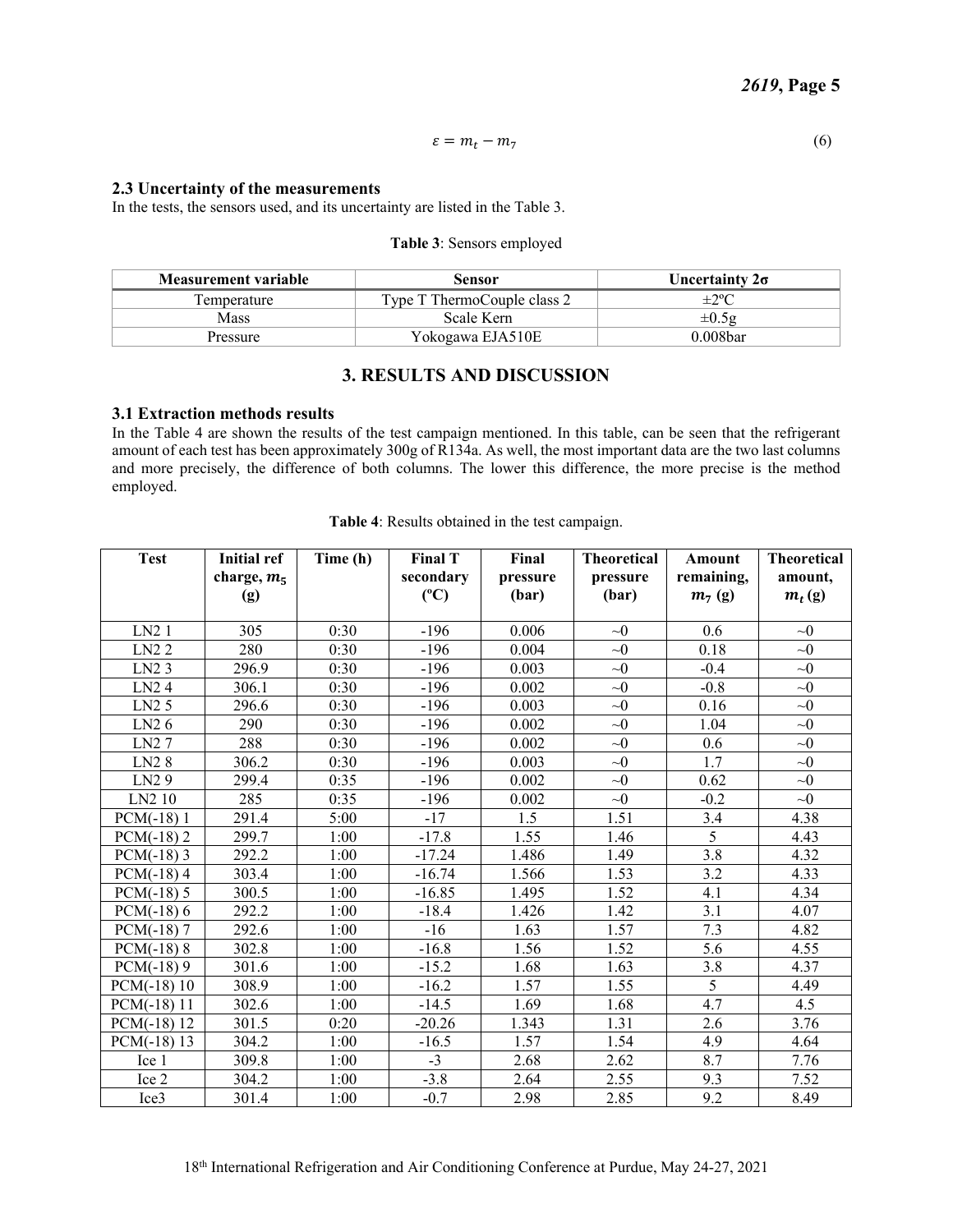These data can be better seen in the [Figure 2.](#page-6-0) As it can be seen, the prediction of each method is accurate enough for standard uses. If it is required the highest precision, liquid nitrogen should be used due to its reduced uncertainty.



**Figure 2:** Results of refrigerant extraction. a) Ice tests, b) PCM tests and c) LN2 tests.

<span id="page-6-0"></span>As shown in [Figure 2,](#page-6-0) there is no main difference in the results of the tests whether the resistance connected or not. However, it can be seen a worse prediction in the test 11, 12 and 13 of PCMs which are the test of vapor extraction, comparing with the other tests performed with PCMs. The effect of this detraction is not seen in the case of liquid nitrogen, where its low temperature level creates a much higher pressure difference, diminishing the effect of extracting from the vapor side of the prototype.

As discussed above, the [Table 5](#page-7-0) shows the mean results and confidence intervals of the error committed using as chilling medium Ice, PCMs vapor, PCMs liquid, LN2 vapor, LN2 liquid. Since the error is the variable under study, its average and confidence interval are sought to be as nearest to 0 as possible and of lowest range, respectively.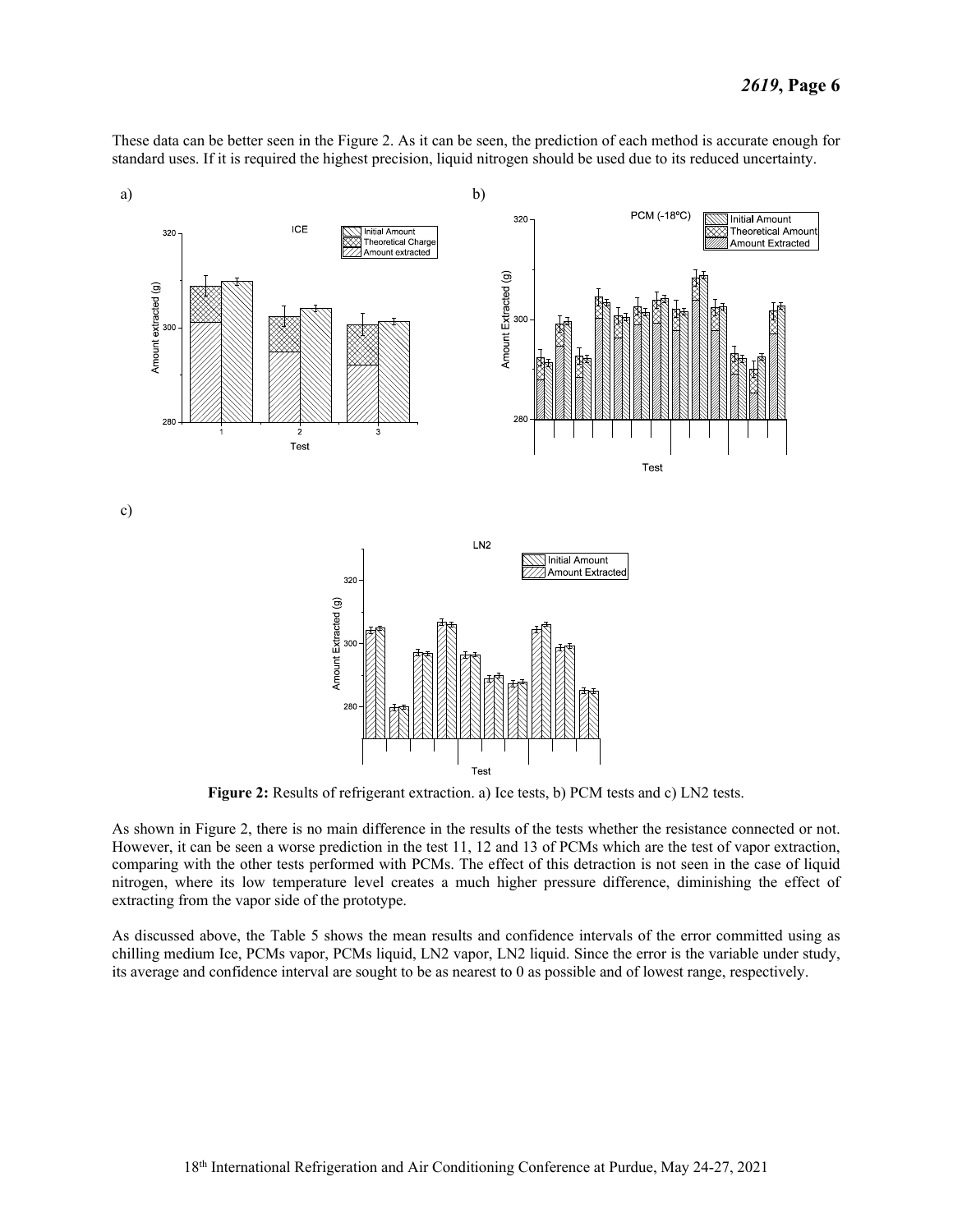<span id="page-7-0"></span>

| Case        | Average | <b>Standard deviation</b> | Confidence interval $(2\sigma)$ |
|-------------|---------|---------------------------|---------------------------------|
|             | (g)     | <u>(g)</u>                | (g)                             |
| lce.        | 1.14    | 0.56                      | $\pm 1.40$                      |
| PCMs liquid | $-0.31$ | 0.67                      | $\pm 0.48$                      |
| PCMs vapor  | 0.52    |                           | $\pm 3.25$                      |
| LN2 liquid  | 0.20    | 0.63                      | $\pm 0.58$                      |
| $LN2$ vapor | 271     | 0.95                      | $\pm 2.37$                      |

**Table 5**: Mean results and interval confidence of the difference of the prediction and the initial mass

As shown in [Table 5,](#page-7-0) results of liquid extraction are the most precise ones both for PCMs and for liquid nitrogen as the average and standard deviations are the nearest to cero. Also, it is important to mention that the results of error obtained for every case are relatively low, being lower as the temperature of the secondary fluid are reduced. With PCMs, the results are good enough for most common applications, as the confidence interval is smaller than the uncertainty of most of the scales used in these processes.

#### **3.2 Uncertainty analysis**

To enlighten the error committed in this experimental study, an uncertainty propagation study has been done.

The main variable to be studied is the difference between the refrigerant mass inside the BPHE and the theoretical amount of remaining refrigerant charge i.e.,  $\varepsilon$  in equation (6). As mentioned before, in order to estimate the remaining refrigerant charge, the volume inside the BPHE must be known and this is done by the isothermal gas method. The volume of the BPHE is therefore 0.9±0.1l with a 2σ confidence interval.

With the known uncertainty of the sensors and the volume, the average mean uncertainty depending on the cooling method used is calculated and shown in the [Table 6](#page-7-1)

#### **Table 6: Average uncertainty of each method employed.**

<span id="page-7-1"></span>

| <b>Cooling method</b> | Uncertainty                   |
|-----------------------|-------------------------------|
| Liquid Nitrogen       | $\alpha$<br>土土                |
| PCMs $(-18^{\circ}C)$ | 174 <sub>2</sub><br>$\pm 1.1$ |
| Ice                   | $\pm 1.628$ g                 |

As it can be seen, the impact of the uncertainty of the theoretical remaining refrigerant increase as the method used allows more refrigerant to stay inside the BPHE after the extraction. In the case of liquid nitrogen, almost all the uncertainty is caused by the uncertainty of the scales, which is  $\pm 0.5g$  and there is needed 4 uses of this scale to have the final result. It is also noticeable that in this study, the uncertainty of the sensors used generates higher error than the method employed, consequently, if liquid nitrogen is selected due to its precision, the use of a more precise scale is highly recommended.

## **4. CONCLUSIONS**

To sum up

- Different methods of refrigerant extraction have been studied theoretically and experimentally.
- The precision obtained with all studied methods is better than the ones obtained using the OOLM, and they also are even better compared to QOLM. However, they still have the problem of the time spent during the tests.
- If the required precision is not lower than a gram, using PCMs would be an option as it is no expensive and the error committed and the uncertainty are relatively low. Also, this method does not require additional safety measures.
- For studies where a higher precision is needed, it should be considered to use both liquid nitrogen and a better scale with more precision and less uncertainty. Using only one of these improvements would result in similar levels of total uncertainty.